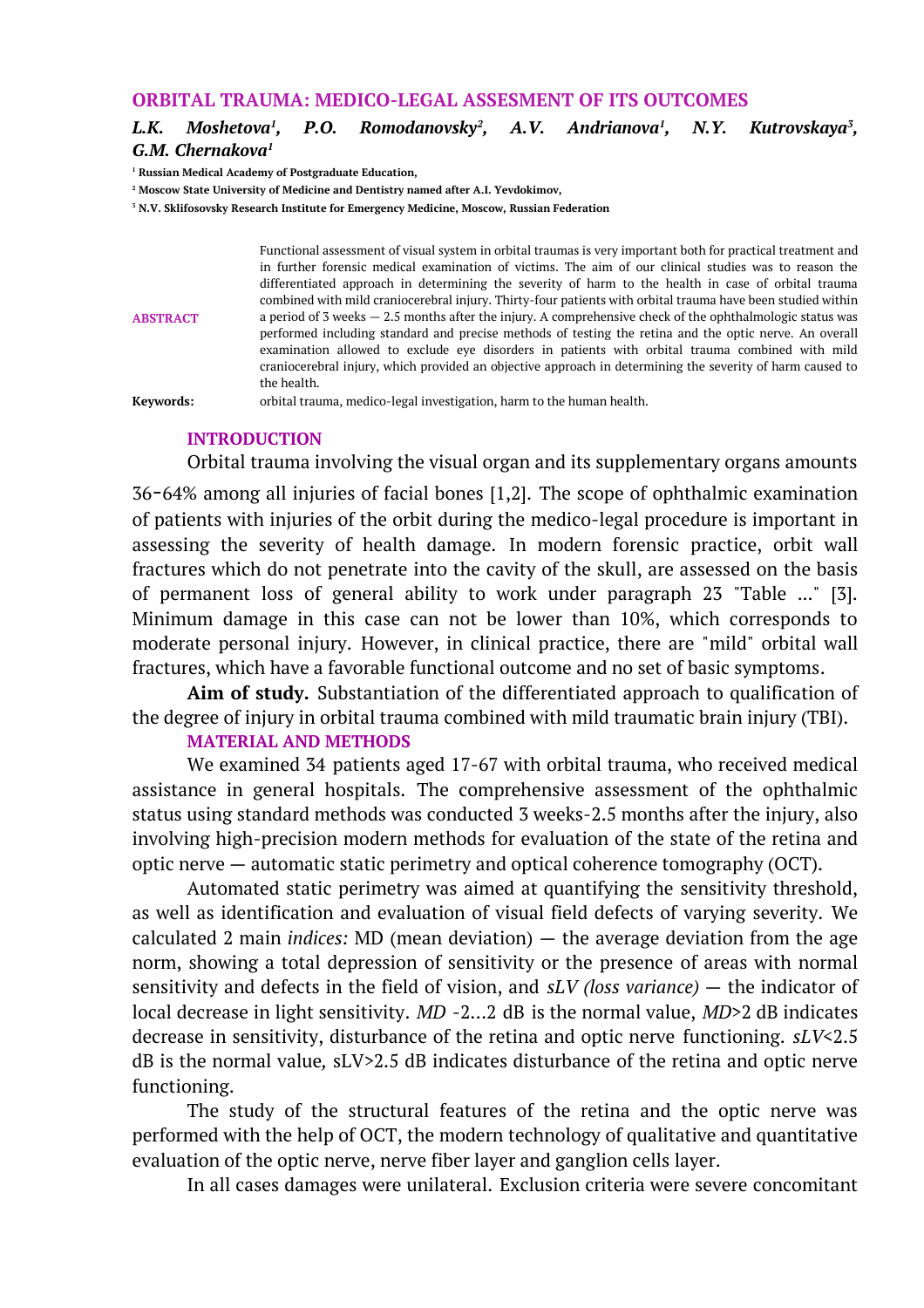injuries to other organs, including moderate and severe traumatic brain injury (moderate and severe brain contusion, intracranial hematomas, penetrating fractures of the roof and base of the skull). In 20 cases, an isolated orbital injury was observed. In 2 patients, orbital trauma was combined with mild brain contusion, in 12 patients it was combined with mild brain concussion.

# **RESULTS AND ITS DISCUSSION**

Victims were distributed according to the trauma origin as follows: 24 (58.5%) patients were injured in the attack by persons unknown, 11 (26.8%) patients were injured as a result of falling from their own height. Four (9.8%) patients suffered in a road traffic accident and 2 patients (4.8%) had other reasons of injuries. Consequently, 73.2% of victims (except cases of falling due ones own negligence) were potential candidates for medico-legal expertise.

We studied traumatic injuries considering anatomical variants of orbital walls fractures according to the computed tomography. The inferior wall fracture was diagnosed in 10 (29.4%) cases, zygomatic-orbital fracture was diagnosed in 13 (38.2%) cases, fracture of the zygomatic bone was revealed in 11 (32.4%) cases.

Surgical treatment was carried out in 29 (87%) patients. Closed reposition of the zygomatic bone and fixation with a Kirschner wire according to Makiyenko were performed in the fracture of the zygomatic bone with displacement. Plastic reconstruction of orbital walls was performed when indicated.

The most typically occurring complaint in patients with orbital trauma was about the doubling of objects which could be permanent or occurring when abducting eyes aside.

Upon external examination, the position of the eyes on the injured side in 28 patients was correct. In other cases the eye was displaced: in 2 patients it was displaced downwards, exophthalmos without displacement of the eyeball was observed in 2 cases, enophthalmos was observed in one patient, and hypophthalmos was also observed in one patient.

The clinical signs characterizing the severity of post-traumatic orbital damage is disturbance of the eyeball mobility in the deformed orbit, developing due to damaged motor nerves, or entrapement of the muscles in the area of the fracture, or after functional activity fall, assosiated with muscle hematomas. Violations of the eyeball movements in patients with orbital injuries were identified in 12 (35.3%) cases. Limitation of eyeball mobility was determined by 4 main directions (upwards, downwards, outwards, inwards) and 4 intermediate directions. In our patients, we revealed upward mobility disorders in 2 (5.9%) cases and combined forms in 2 (5.9%) cases.

Examination of patients revealed that the width of the palpebral fissure ranged from 7 to 13 mm, and averaged  $10\pm1.6$  mm.

Ultrasound examination of the eye socket identified indirect signs of eye muscles contusion in 5 (14.7%) patients such as thickening and heterogeneity of its echo structure.

Visometric findings showed that almost all patients had visual acuity unchanged. The visual acuity (with maximum correction) equal to 1.0 was observed in 27 (79.4%) patients. In 4 (11.8%) patients, the visual acuity (with maximum correction)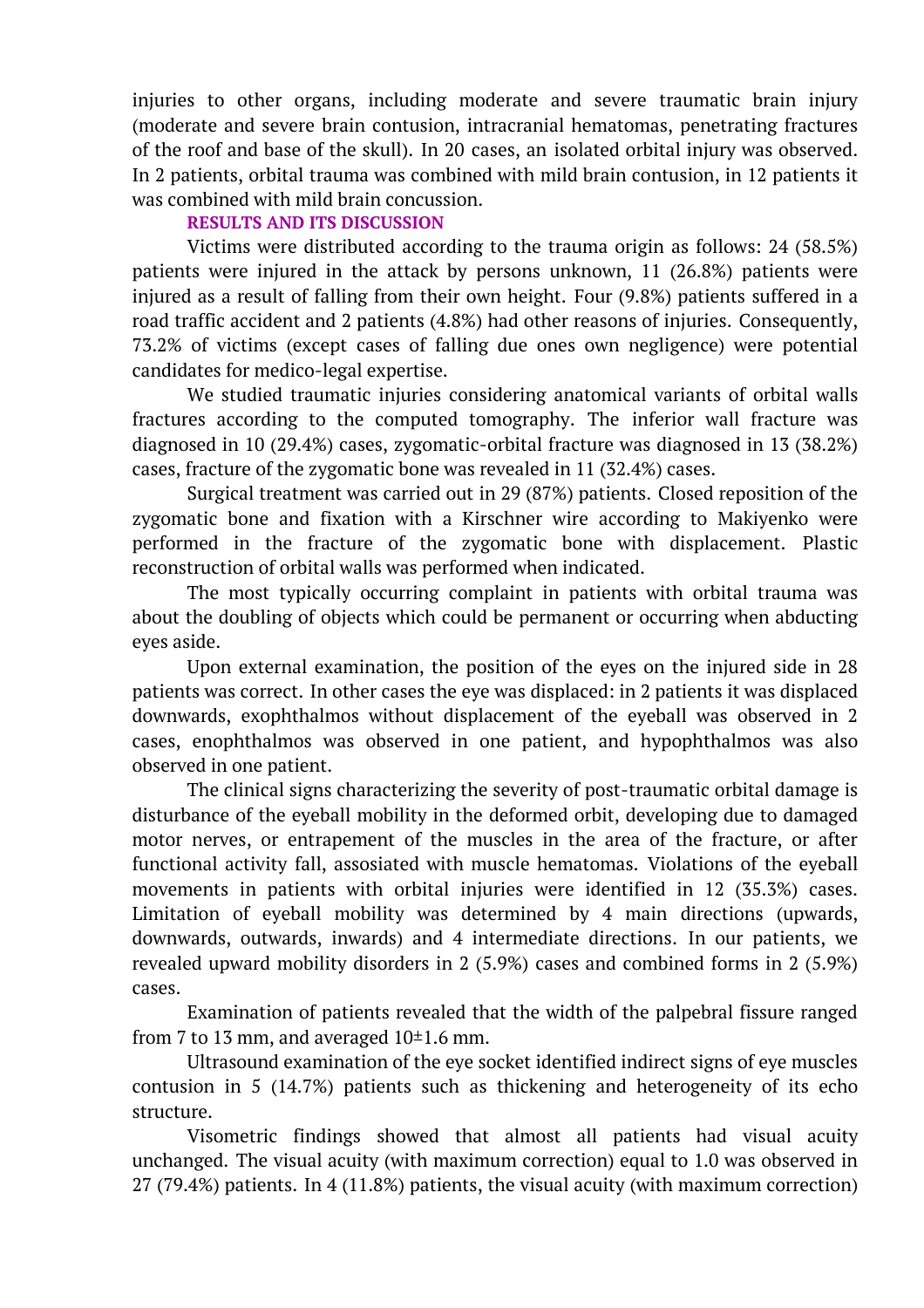was slightly reduced down to 0.7-0.9. In the other 3 patients (8.8%), the visual acuity (with maximum correction) was lowered to 0.5-0.6. Low values of visual acuity in all cases were associated with the presence of concomitant disorder of vision (nontraumatic): initial cataract, degenerative changes of the retina and vitreous body, associated with high myopia, and age-related macular degeneration.

It is important to note that subjectively 14 (41.2%) patients had reduced vision in the early hours (days) after the injury, but under the complex ophthalmic examination (3 weeks-2.5 months after the injury) subjective visual impairment was observed only in 4 (11.8%) patients. In 18 (52.9%) patients, we managed to compare visometry findings with objective ophthalmological examination data prior to injury (records from the clinic during planned dispensary examinations). At the same time, in 15 (85%) patients of 18, the data of corrected visual acuity coincided with physical examination data before the injury and only 3 patients had decreased corrected visual acuity.

The intraocular pressure in all patients was within the normal range and averaged 18.5±1.4 mm Hg. The study of hydrodynamic parameters revealed that in all patients intraocular fluid secretion and Becker's coefficient were normal.

During the study, patients underwent electrophysiological methods of investigation that allow to detect violations of visual functions to confirm the presence or absence of traumatic optic neuropathy.

During the critical flicker fusion frequency test (CFFF) in patients with orbital trauma, following results were obtained. CFFF within the normal range (38-41 Hz) was recorded in 23 (69%) patients, a slight decrease (35-37 Hz) was detected in 11 (31%) of them. Moderate or severe decrease in CFFF was not observed in any case.

For an objective assessment of damage to the optic tract, revealing the functional status of retinal ganglion cells, axons and myelin sheath of the optic nerve, recording of visually evoked cortical potentials (VECP) on the pattern using standard protocols was performed in all patients

The results of visually evoked cortical potentials showed no clinically significant abnormalities: N 75 latency performance  $(64.2 \pm 1.7 \text{ ms})$ , latency P 100  $(105.8 \pm 1.3 \text{ ms})$ and amplitude N 75-P 100 (7.78 $\pm$ 0,5 mV) in all patients were within the normal range. There were no significant differences in the amplitude and latency of the injured eye upon stimulation compared to the intact side, indicating preservation of the significant portion of optic nerve fibers in victims.

According to the static perimetry, signs of optic nerve damage were absent in the majority of patients. Perimetry indices were normal in *85%* (MD) and 79% of cases *(sLV); 15%* (MD) and 18% *(sLV)* of cases, slight (0.2) deviations were revealed which could evidence disturbances of retinal and optic nerve functioning.

In all patients studied with OCT we analyzed morphometric parameters of the retina and the optic nerve (Figure).

The retinal thickness in three areas — fovea, parafovea, perifovea and retinal nerve fiber layer (RNFL), average values of all indicators were normal (Table 1).